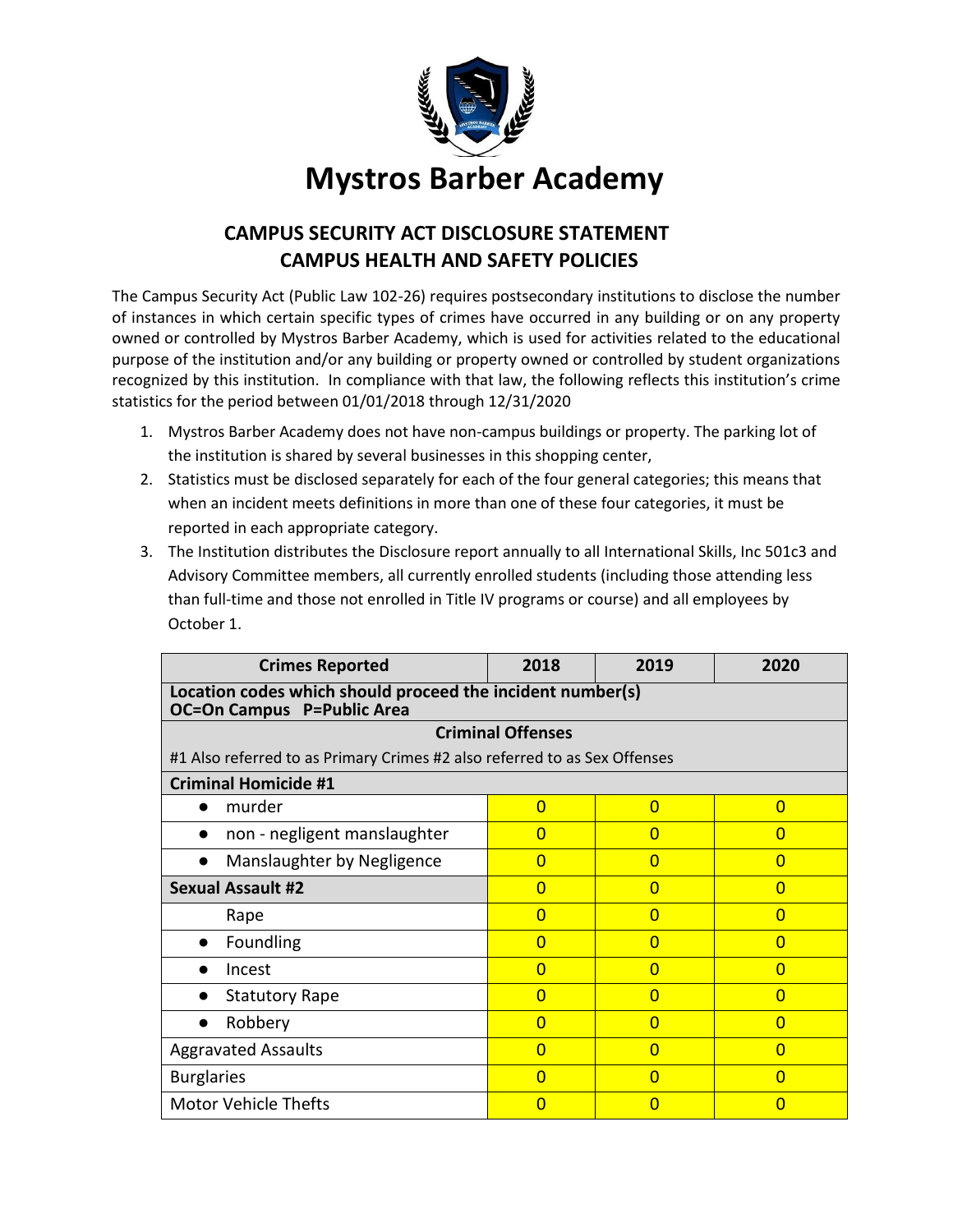

| Arson                                                                                                                                                                                                                                                                                                                                                                                                                                                |                         |                |                |
|------------------------------------------------------------------------------------------------------------------------------------------------------------------------------------------------------------------------------------------------------------------------------------------------------------------------------------------------------------------------------------------------------------------------------------------------------|-------------------------|----------------|----------------|
|                                                                                                                                                                                                                                                                                                                                                                                                                                                      | 2018                    | 2019           | 2020           |
| <b>Hate Crimes Reporting</b><br>Notes: Any of the above-mentioned offenses & any<br>of the following incidents: a hate crime is a criminal<br>offense that manifests evidence that the victim was<br>intentionally selected because of the perpetrator's<br>bias against the victim.<br>Three are eight categories that are reportable: race,<br>religion, sexual orientation, gender, gender<br>Identity, ethnicity, national origin and disability | $\Omega$                | 0              | 0              |
|                                                                                                                                                                                                                                                                                                                                                                                                                                                      | $\overline{0}$          | $\mathbf{0}$   | $\overline{0}$ |
| Larceny-theft                                                                                                                                                                                                                                                                                                                                                                                                                                        | $\overline{0}$          | $\overline{0}$ | $\overline{0}$ |
| <b>Simple Assault</b>                                                                                                                                                                                                                                                                                                                                                                                                                                | $\overline{\mathbf{0}}$ | $\overline{0}$ | $\overline{0}$ |
| <b>Intimidation</b>                                                                                                                                                                                                                                                                                                                                                                                                                                  | $\overline{0}$          | $\overline{0}$ | $\overline{0}$ |
| <b>Destruction, Damage or Vandalism of</b>                                                                                                                                                                                                                                                                                                                                                                                                           | $\overline{0}$          | $\overline{0}$ | $\overline{0}$ |
| <b>Property</b>                                                                                                                                                                                                                                                                                                                                                                                                                                      |                         |                |                |
| <b>Gender Identity</b>                                                                                                                                                                                                                                                                                                                                                                                                                               | $\overline{0}$          | $\overline{0}$ | $\overline{0}$ |
| <b>Violence Against Women Act</b>                                                                                                                                                                                                                                                                                                                                                                                                                    | $\overline{0}$          | $\overline{0}$ | $\overline{0}$ |
| <b>Dating Violence</b>                                                                                                                                                                                                                                                                                                                                                                                                                               | $\overline{\mathbf{0}}$ | $\overline{0}$ | $\overline{0}$ |
| <b>Stalking (including cyber-stalking)</b>                                                                                                                                                                                                                                                                                                                                                                                                           | $\overline{0}$          | $\overline{0}$ | $\overline{0}$ |
| <b>Rape &amp; Forcible Foundling</b>                                                                                                                                                                                                                                                                                                                                                                                                                 | $\overline{0}$          | $\overline{0}$ | $\overline{0}$ |
| Sex offenses - forcible                                                                                                                                                                                                                                                                                                                                                                                                                              | $\overline{0}$          | $\overline{0}$ | $\overline{0}$ |
| Sex offenses - non-forcible                                                                                                                                                                                                                                                                                                                                                                                                                          | $\overline{0}$          | $\overline{0}$ | $\overline{0}$ |
| <b>Arrests and Disciplinary Referrals</b><br>Note: this information also includes those<br>individuals that were referred for campus<br>disciplinary action for liquor law violations,<br>drug law violations and illegal weapons<br>possession.                                                                                                                                                                                                     | $\overline{0}$          | $\overline{0}$ | $\overline{0}$ |
| Arrest:                                                                                                                                                                                                                                                                                                                                                                                                                                              | $\overline{0}$          | $\overline{0}$ | $\overline{0}$ |
| <b>Weapons- Carrying</b><br>$\bullet$                                                                                                                                                                                                                                                                                                                                                                                                                | $\overline{\mathbf{0}}$ | $\overline{0}$ | $\overline{0}$ |
| <b>Weapons Possession</b>                                                                                                                                                                                                                                                                                                                                                                                                                            | $\overline{\mathbf{0}}$ | $\overline{0}$ | $\overline{0}$ |
| <b>Disciplinary Referrals:</b>                                                                                                                                                                                                                                                                                                                                                                                                                       | $\overline{0}$          | $\overline{0}$ | $\overline{0}$ |
| <b>Weapons - Carrying</b>                                                                                                                                                                                                                                                                                                                                                                                                                            | $\overline{0}$          | $\overline{0}$ | $\overline{0}$ |
| <b>Weapons Possession</b>                                                                                                                                                                                                                                                                                                                                                                                                                            | $\overline{0}$          | $\overline{0}$ | $\overline{0}$ |
| Arrest:                                                                                                                                                                                                                                                                                                                                                                                                                                              | $\overline{0}$          | $\overline{0}$ | $\overline{0}$ |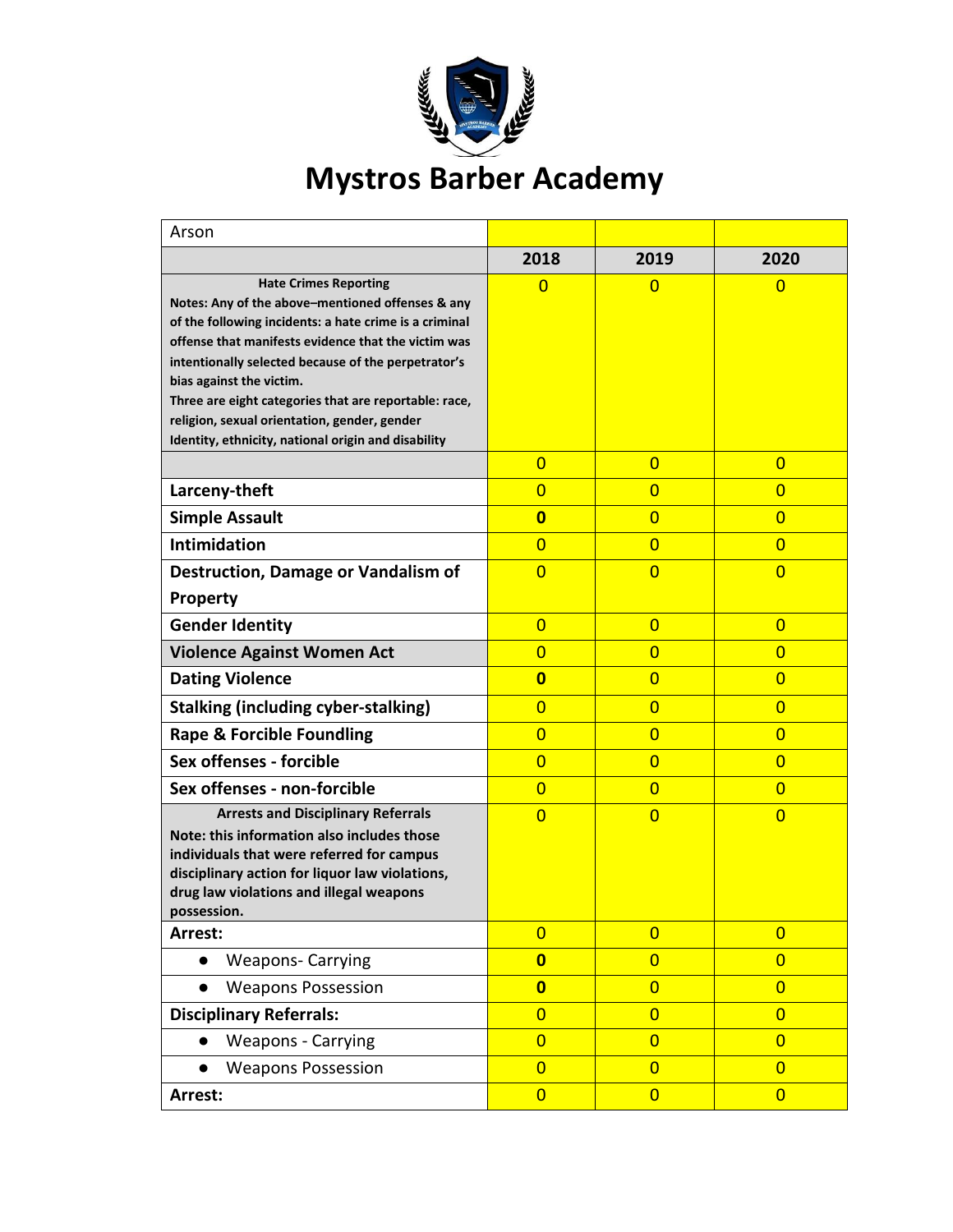

| • Drug Abuse Violations        |  |  |
|--------------------------------|--|--|
| <b>Disciplinary Referrals:</b> |  |  |
| • Drug Abuse Violations        |  |  |
| Arrest:                        |  |  |
| • Liquor Law Violations        |  |  |
| <b>Disciplinary Referrals:</b> |  |  |
| • Liquor Laws Violations       |  |  |

The school must report by category of prejudice the following crimes reported to local police agencies or to a campus security authority that manifest evidence that the victim was intentionally selected because of the victim's actual or perceived race, gender, religion, sexual orientation, ethnicity, or disability, as prescribed by the Hate Crimes Statistics Act (28 U.S.C 534) occurred.

### **Contact Information:**

The President, Eros Shaw, is responsible for providing a copy of the Campus Security Disclosure information to the Students, Board members and staff

Students are encouraged to contact any member of the faculty or staff to report crimes, suspicious activities, or other security problems. Staff and Faculty must report any information to the Registrar, their Instructor, or the President immediately.

### **Definition: Violence Against Women**

The Violence Against Women Reauthorization Act of 2013 and the HEA defines new crime categories of domestic violence, dating violence, and stalking in accordance with section 40002(a) of the Violence Against Women Act of 1994. The definitions are:

- 1. "Domestic violence" means a "felony or misdemeanor crime of violence committed by—
	- A current or former spouse or intimate partner of the victim,
	- A person with whom the victim shares a child in common,
	- A person who is cohabitating with or has cohabitated with the victim as a spouse or intimate partner,
	- A person similarly situated to a spouse of the victim under the domestic or family violence laws of the jurisdiction receiving grant monies [under the VAWA],
	- Any other person against an adult or youth victim who is protected from that person's acts under the domestic or family violence laws of the jurisdiction"
- 2. "Dating violence" means "violence" committed by a person –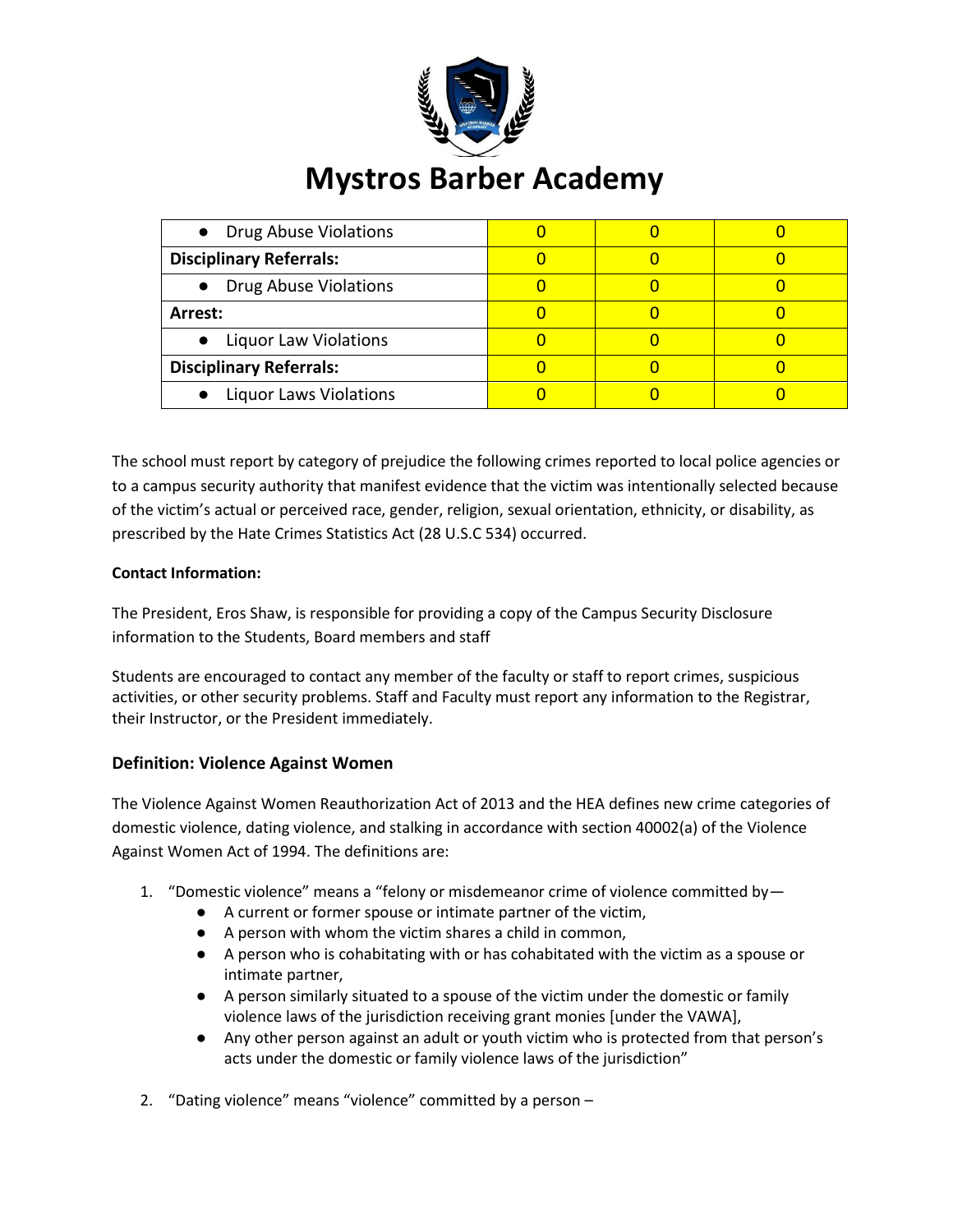

- Who is or has been in a social relationship of a romantic or intimate nature with the victim; and
- Where the existence of such a relationship shall be determined based on a consideration of the following factors:
	- o The length of the relationship;
	- o The type of the relationship; and
	- o The frequency of interactions between the person involved in the relationship."
- 3. "Stalking" means "engaging in a course of conduct directed at a specific person that would cause a reasonable person to –
	- Fear for his or her safety or the safety of others; or
	- Suffer substantial emotional distress."

If you believe you are a victim of any of these situations you should report any incidents to the President or an Instructor and if this occurred off campus, report the incident to Houston Police Dept. 713-837-0311 or the Harris County Sheriff's office 713-221-6000. You can and should seek out help and assistance from the following local agency: Houston Area Women's Center 713-528-6798

### **Definition: Sexual Harassment**

**Sexual Harassment -** (From the Equal Employment Opportunity Commission)

Sexual harassment is a form of sex discrimination which is a violation of Title VII of the Civil Rights Act of 1964. Unwelcome sexual advances, requests for sexual favors, and other verbal or physical conduct of a sexual nature constitutes sexual harassment when

(1) submission to such conduct is made either explicitly or implicitly a term or condition of an individual's employment or schooling, or

(2) submission to or rejection of such conduct by an individual is used as the basis for employment or schooling decisions affecting such individual.

Also, unwelcome sexual advances, requests for sexual favors, and other verbal or physical conduct of a sexual nature constitutes "hostile environment" sexual harassment when such conduct has the purpose or effect of unreasonably interfering with an individual's work or school performance or creating an intimidating, hostile, or offensive working or schooling environment.

Sexual conduct becomes unlawful only when it is unwelcome. The challenged conduct must be unwelcome in the sense that the employee or student did not solicit or incite it, and in the sense that the employee or student regarded the conduct as undesirable or offensive.

### **Reporting crimes, suspicious activities, sexual offenses**

I. The following procedures will be followed to report crimes, suspicious activities, sexual offenses or other security problems or complaints:

- A. The President is to be notified immediately.
- B. A written report will be made listing the following information: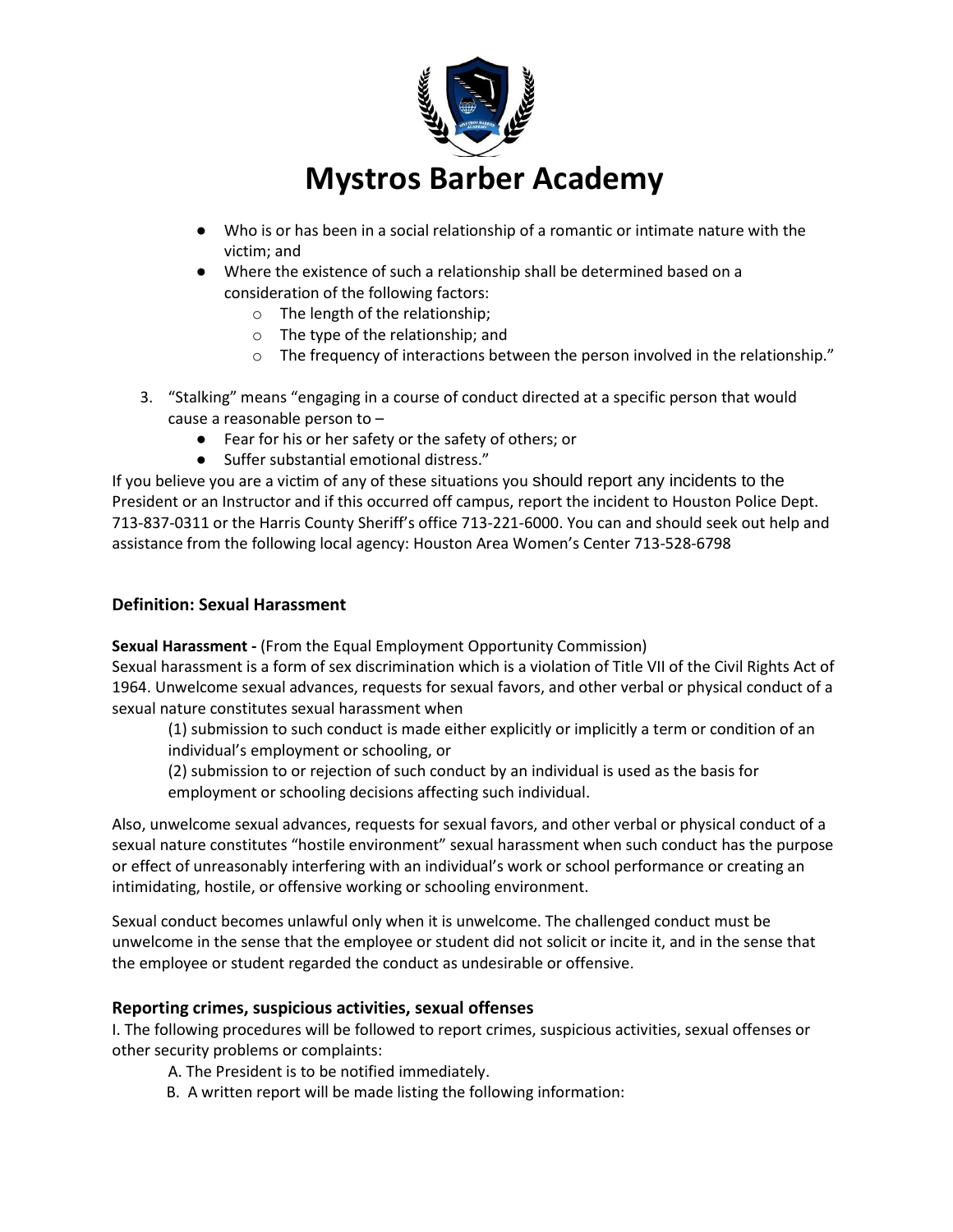

- 1.Date of Report
- 2. Time of Report
- 3. Name of complainant (voluntary)
- 4. Nature of complaint
- 5. Action taken by the President
- 6. Recommendations to higher authorities

This report will be signed and submitted to the President for any further action and then filed by the President. In the event that outside assistance (such as local Police, Sheriff's Department, Federal Officers, etc.) should be needed, the President will cooperate with the agencies and investigations to the best of their ability and within the scope of company policies.

C. All criminal complaints or complaints of any sexual offenses will be reported to the local authorities for further action.

D. Sexual assaults (criminal offences) on campus will be reported immediately to the President or Instructor, who will report it to (911) emergency and police units. In the case of experiencing any type of assault, students and staff are cautioned to immediately leave the area of danger. They are to get an administrator or school official and call 911. If there is a need to lock oneself up in a room, please call the administrator at the school office number 832-286-4248 after you have called 911.

- 1. In the event a sex offense should occur on campus, the victim should take the following steps:
	- Report the offense to the school administration.
	- Preserve any evidence as may be necessary to the proof of the criminal offense.
	- Request assistance, if desired, from school administration in reporting the crime to local law enforcement agencies.
	- The person who was victimized will be encouraged to seek counseling at a rape crisis center and to maintain all physical evidence until such a time as that person can be properly transported to a hospital or rape crisis center for proper treatment. Mystros Barber Academy has zero tolerance of such assault; the violation of this policy by students or employees may result in expulsion, while investigations are being followed, termination and/or arrest.
- 2. Disciplinary action in cases of alleged sexual assault occurring on campus will be based on the findings of the law enforcement agency investigating the facts pertaining to the crime and other mitigating circumstances. These records are available upon request through the administrative offices.

II. Mystros Barber Academy does not employ security personnel but encourages both its employees and students to immediately report suspected criminal activity or other emergencies to the nearest Instructor or the President, and/or in the event of emergency to directly contact local law enforcement or other emergency response agencies by dialing (911).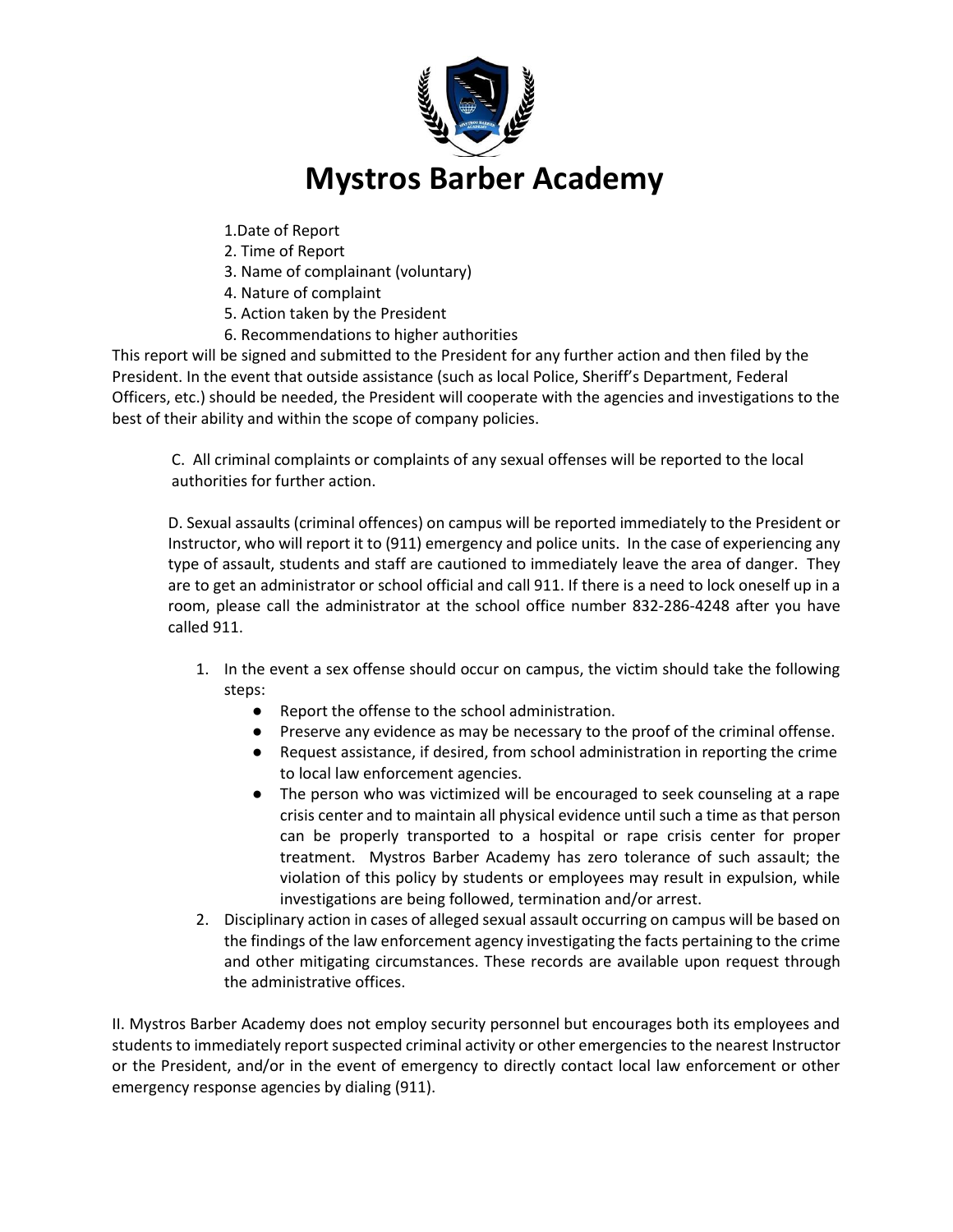

III. All students and employees are required to report any crime or emergency to their Instructor or the President promptly. If a student or employee wishes to report a crime on a voluntary or confidential basis, the President will be prepared to record and report the crime, but not the name of the informant. The student or employee may, in order to maintain confidentiality, submit the information in writing without a signature. The President and the President will thoroughly investigate any crime or emergency that is reported to them, orally or in writing.

IV. Penalties and actions for student or staff involvement in any of these complaints are listed in the student handbook or personnel guidelines. Every attempt will be made to preserve evidence for the proof of a criminal offense.

V. A student or employee has the option to notify the appropriate law enforcement authorities, including local police. Mystros Barber Academy personnel will assist the individual in notifying these authorities, if they request such the assistance.

VI. In the case of disciplinary actions taken by Mystros Barber Academy due to on campus violations, the school will provide simultaneous notification, in writing, to both the accuser and the accused of:

- The result of any institutional disciplinary proceeding that arise from an allegations of dating violence, domestic violence, sexual assault, or stalking.
- The school's procedures for the accused and victim to appeal the result of the institutional disciplinary proceeding.
- Any changes to the result and when such results become final.
- VII. Mystros Barber Academy publishes the following link/information regarding registered sex offenders. in its Annual Campus security Report, in the New Student Rules and Regulations as well as making it available to the community.

Link[: http://www.city-data.com/soz/soz-78613.html](http://www.city-data.com/soz/soz-78613.html) or www.familywatchdog.us

VIII. Students and employees should refer to their Instructor when reporting or seeking help on a criminal incident. Please note that any emergency that requires immediate attention should not be waited upon to report to the school's President but rather contact the appropriate agency by calling 911.

### **Crime logs**

Mystros Barber Academy maintains a written crime log that records any crime that was reported, or has occurred on campus. This log includes the same information as the written reports listed above.

### **General Security Information**

1. Mystros Barber Academy of Beauty is a private non-profit school. Only students, employees, clinic floor customers, and other parties having business with the Academy should be on school property. Staff, faculty, and students must have and display a security identification badge at all times. Prospective students and customers entering the premises must sign in at the entrance and identify their purpose of visit, and register with the President or an Instructor.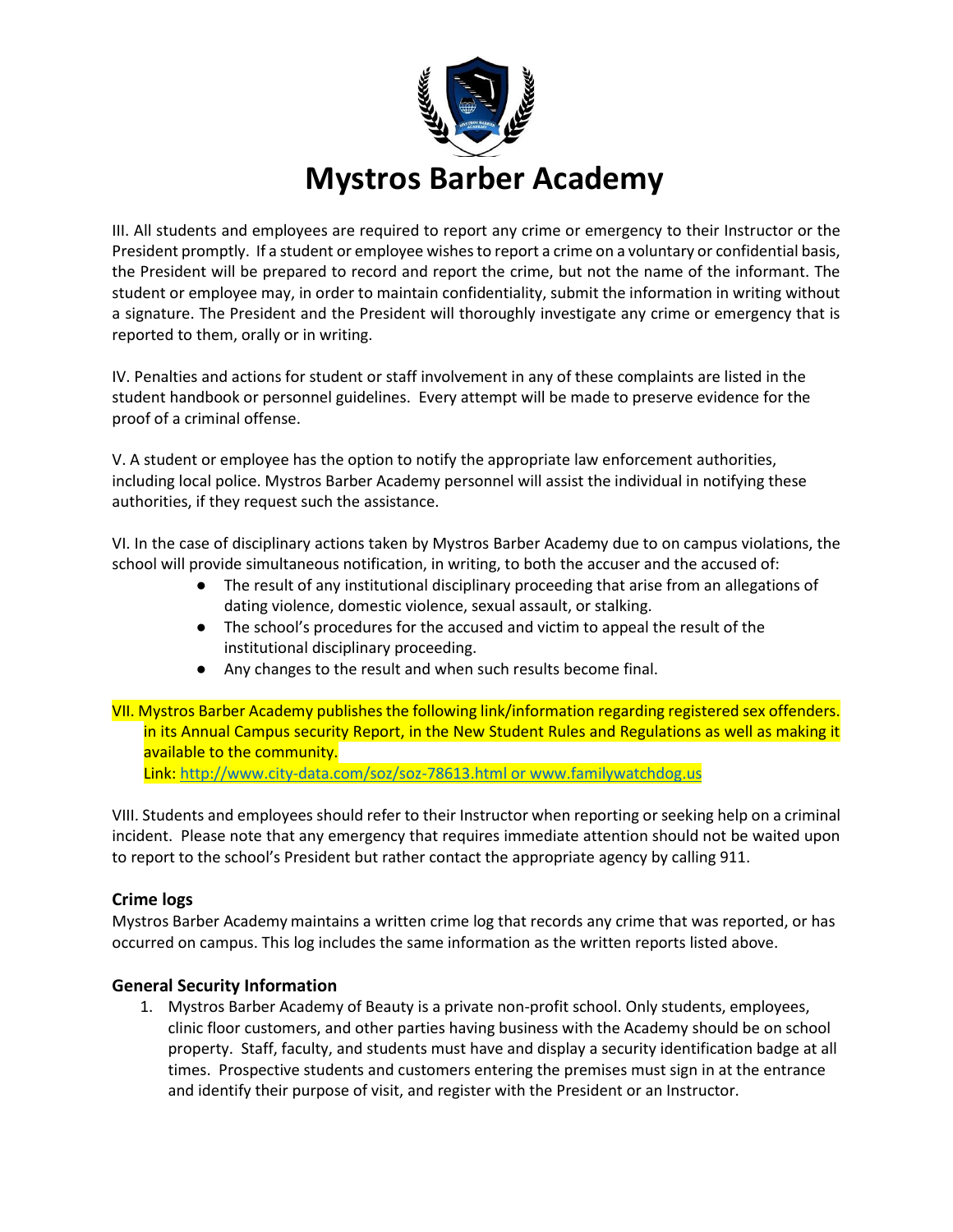

- 2. The rear access door leading into the campus is closed and locked at 5:00pm. When the school closes for the night, the President or Instructor will inspect each room to see that it is empty and then set the alarms and lock down the campus.
- 3. Mystros Barber Academy does annual crime awareness or prevention programs through the Houston Police department, or the Harris County Sheriff's Department, and students are encouraged to exercise proper care in seeing to their own personal safety and the safety of others.
- 4. The following tips are designed to inform students and employees about the prevention of crimes on campus.
	- a. Do not leave personal property in classrooms
	- b. Report any suspicious persons to your Instructor or the President.
	- c. Always try to walk in groups outside the school premises.
	- d. If you are waiting for a ride, wait within sight of other people
	- e. Employees (staff and faculty) will close and lock all doors, and turn off lights when leaving a room.

### **DRUG FREE WORKPLACE**

**.**

**Mystros Barber Academy** is a drug free workplace. Our drug abuse prevention program provides information concerning the risk involved with drug abuse, the school's policy on drug abuse, and the locations where students can get counseling and treatment for drug abuse.

- 1. A copy of our drug abuse prevention program is distributed at orientation and annually to every student and employee. In keeping with all local, state and federal laws, our school prohibits the sale, possession, use or distribution of drugs by students or employees while on school property or when involved in any school sponsored activity
- 2. This institution does not permit the sale, possession or consumption of alcoholic beverages on school property and adheres to and enforces all state underage-drinking laws.
- 3. The institution does not permit the possession, use or sale of illegal drugs by its employees and students and adheres to and enforces all state and Federal drug laws. The violations of these policies by students or employees may result in expulsion, termination and/or arrest.

#### **COUNSELING FOR DRUG AND ALCOHOL ABUSE**

- 1. The main source for currently active counseling centers are on the Internet listings and the Drug Abuse Hotline at 877-591-7905.
- 2. A student or employee may contact them directly, or contact the President in person or by telephone. The President will furnish that individual with several names and telephone numbers where counseling and treatment may be obtained on a confidential basis.
- 3. Information concerning drug and alcohol abuse education and any agencies that provide counseling and help on drug and alcohol abuse is distributed annually to students and staff and always available from the President, upon request.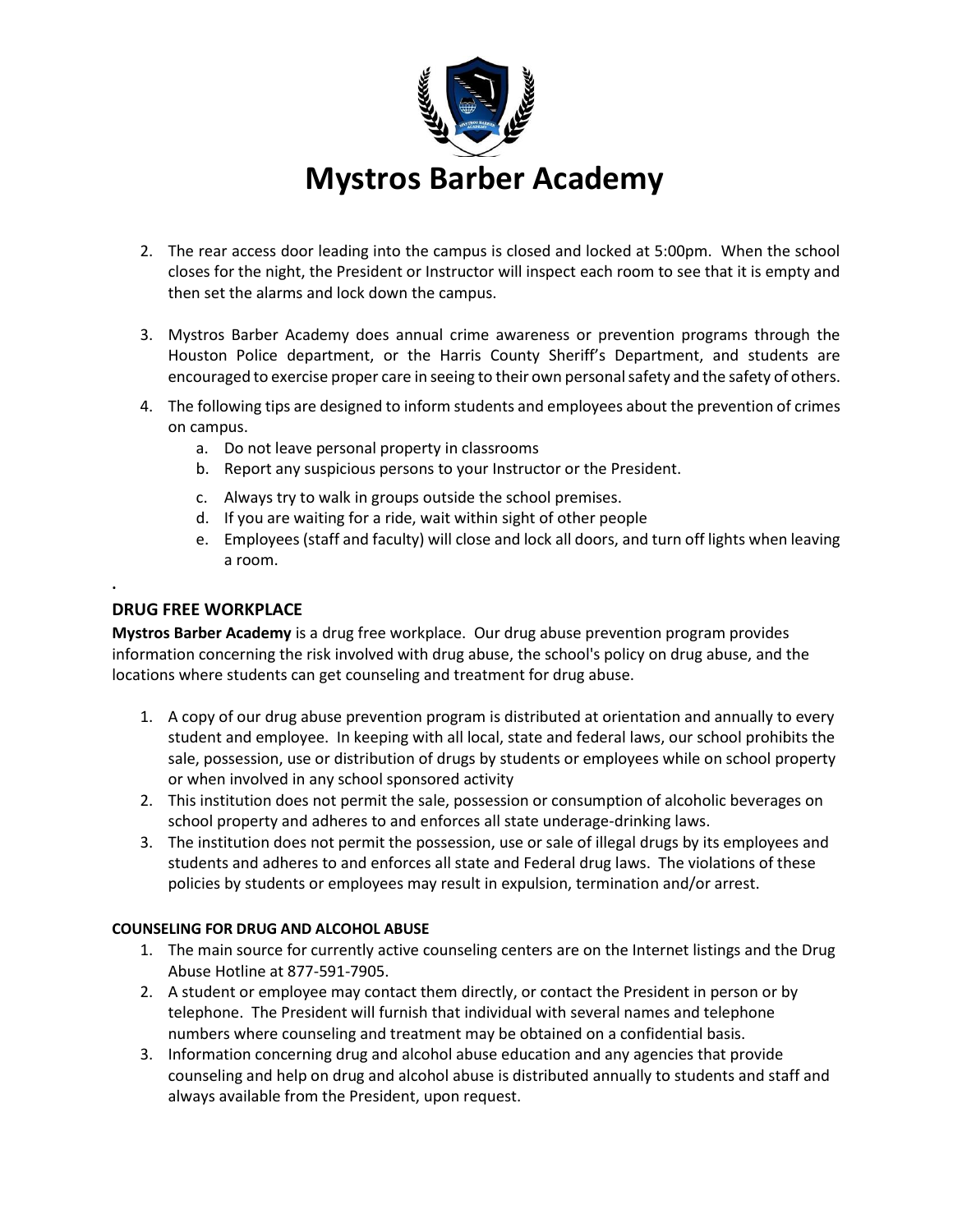

### **Right to Know**

Mystros Barber Academy keeps crime statistic information so that this can be made available to all students. Crime Statistics are gathered each year by contacting the Harris County Sheriff's Department Officials and requesting the information in writing for this area. The information is then faxed to the school, and is discussed in all presentations to prospective students, reported in the School Catalog and also reported to the Federal authorities annually.

- a) The "*Crime Awareness and Campus Security Act*" is available upon request to students, employees (staff and faculty) and prospective students.
- b) Information regarding any crimes committed on the campus will be available and posted in a conspicuous place within two (2) business days after the reporting of the crime and be available for sixty (60) business days during *normal business hours, unless the disclosure is prohibited* by law, would jeopardize the confidentiality of the victim, or an ongoing criminal investigation, the safety of an individual, cause a suspect to flee evade detection: or result in the destruction of evidence. Once the reason for the lack of disclosure is no longer in force, the institution must disclose the information. If there is a request for information that is older than sixty 60 days, that information must be made available within two (2) business days of the request.

### **Review and Updating of Policies**

Annually, usually in October, the International Skills, Inc. 501c3 (including Lead Faculty and the President) meet to review and update all safety and security policies, the drug and alcohol prevention program, and procedures pertaining to the effectiveness of these. The Board evaluates changes needed based on situations and occurrences within the campus.

# **Emergency Procedures**

### **Student Illness**

During orientation, students are asked to complete an Authorization to Render Emergency Medical Care form, and a Student Emergency Information form which are placed in their permanent records.

In the event of a student medical emergency:

- a. The student's medical history form is pulled from the student's records.
- b. The student's instructor will administer first aid within their scope of practice.

c. A decision will then be made by the President (or Manager on Duty) whether to return the student to class, send the student home, send the student to the doctor or hospital, or call an ambulance.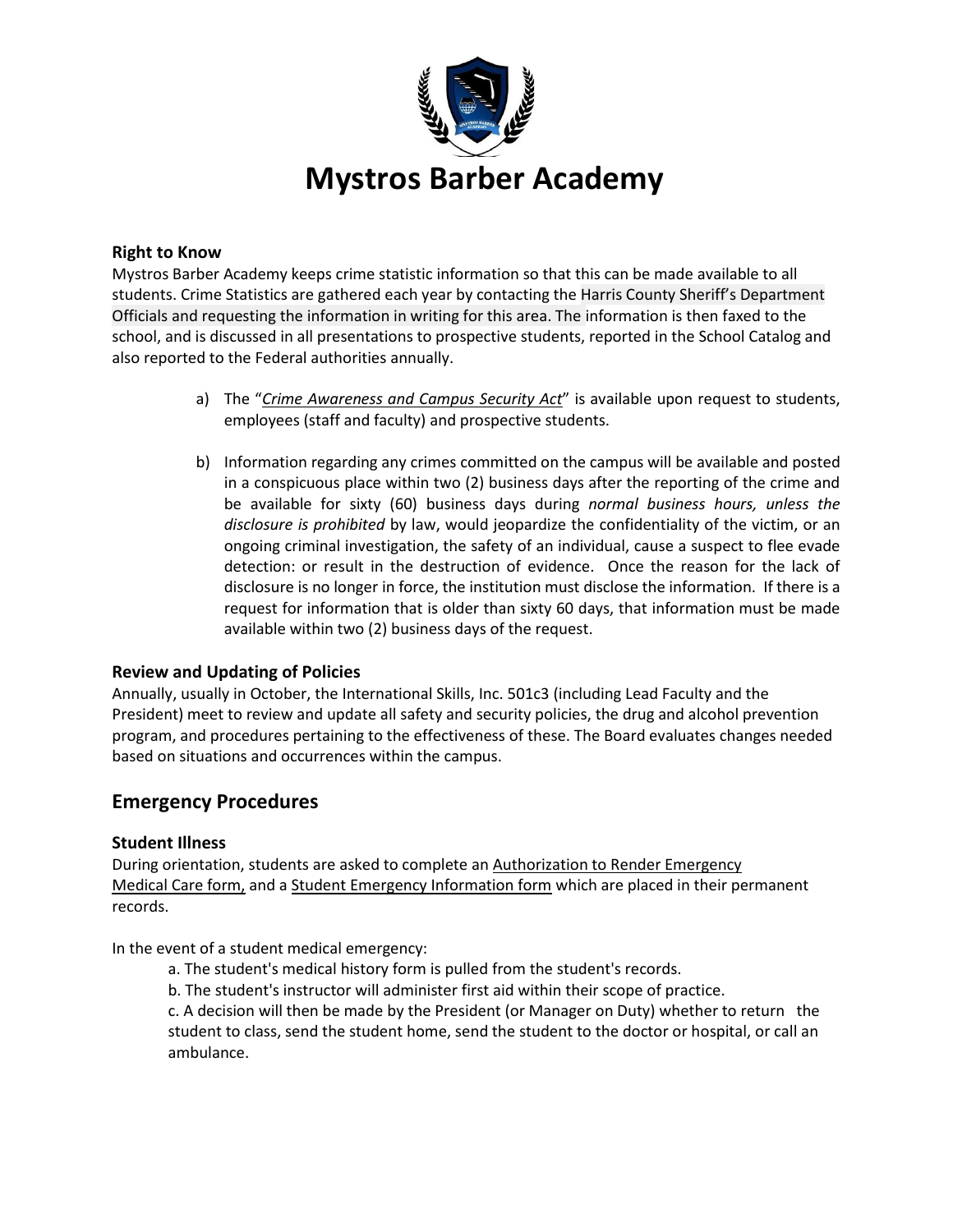

\*If an ambulance is called, the President will remain with the student until medical help arrives. Any pertinent medical information will be relayed to the medical technicians by the school representative.

- d. Staff will contact the individual noted as the emergency contact named on the Student Emergency Information.
- e. If the individual listed on the "Student Information Form" is not available, then staff will call the personal references listed in the student's record.
- f. If a student is severely ill or found to be contagious, he/she will not be permitted to return to school without a verifiable doctor's release.

## **Emergency Evacuations**

The evacuation map is posted in several locations throughout the school. This plan is discussed at orientation and annually with all students and staff. Should the building need to be evacuated;

- a. The President (or a designated staff person) will alert all school personnel.
- b. All guests, employees, and all classes will be notified immediately by the President and any other school officials, instructed to proceed to the nearest exit, moving to the parking lot or alley adjacent to the building.
- c. Instructors must clear out classrooms and all public areas of the school, such as all rest rooms, ensuring that all areas are cleared and all doors are closed.
- d. Once outside, students exiting from the rear will proceed to the front parking lot to join the others. Instructors will check the roll to account for all students and customers and await the "all clear" indication from the President.

# **Fire**

In the event of a fire emergency, fire extinguishers are conveniently located in many areas of the school. They are clearly marked. If the fire is not controllable with fire extinguishers the evacuation plan is implemented and the President or assigned Staff member calls 911. In case of fire:

- a. All guests, employees, and all classes will be notified immediately by the President and any other school officials, instructed to proceed to the nearest exit, moving to the parking lot or alley adjacent to the building.
- b. Instructors must clear out classrooms and all public areas of the school, such as all rest rooms, ensuring that all areas are cleared and all doors are closed.
- c. The President or school official in charge will call 911 or the fire department.
- d. Once outside, Instructors will check the roll to account for all students and customers and await the "all clear" indication from the President.
- e. Fire extinguishers are available throughout the school in well marked locations, to assist school personnel with control of any small fires.
- f. Random fire drills are conducted at least once per year so as to ensure that all students and staff are familiar with the fire exits as posted on the maps located by the doorway of each classroom and public area.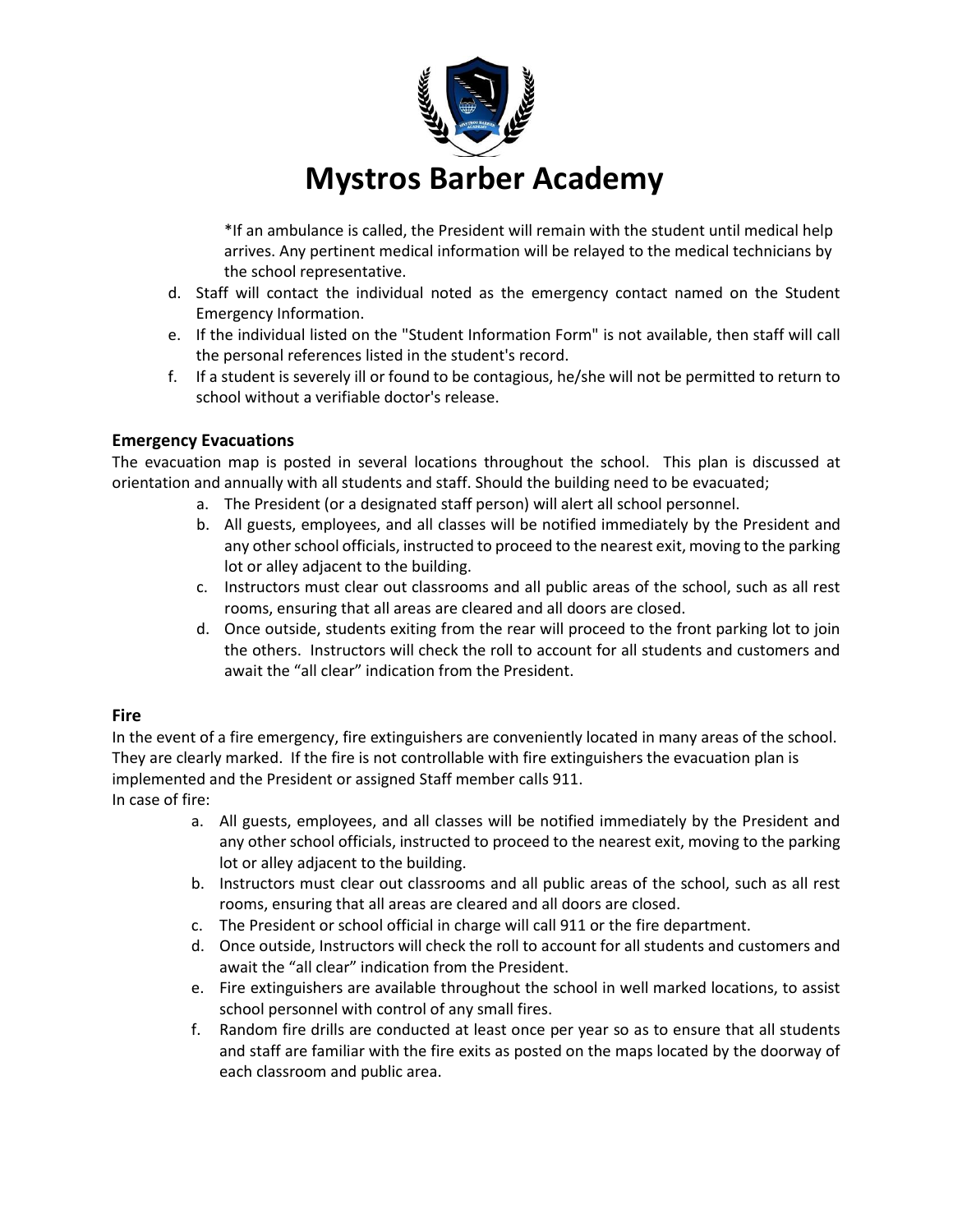

## **Flood Emergency**

In the event of a flood emergency, the evacuation plan will be implemented and the President or Lead Instructor on duty will call 911.

### **Gas Leak Emergency**

In the event of a gas leak emergency, the evacuation plan will be implemented and the President or Lead Instructor on duty will call 911.

### **Inclement Weather**

- a. If weather conditions are severe enough to warrant the closure of Mystros Barber Academy, the President will place a message regarding the status of classes with the schools' telephone answering machine.
- b. If classes are in session, when aware of approaching inclement weather, such as tornadoes or hurricanes, the President will notify all faculty to instruct students on moving away from heavy glass, taking cover under tables or desks, or inside a closet or interior room such as the student classroom, or the breakroom. Depending on the situation, the President will make the decision to send the student home.
- c. When management announces closure of the school due to inclement weather, staff and students are to prepare the building by taking the following steps:
	- All loose and/or important papers are cleared from desktops and put away in a file cabinet or desk, preferably in an interior office away from exterior windows.
	- All doors to exterior offices are to be closed.
	- All perishable items should be removed from the refrigerator and taken out of the building.
	- If flooding is a threat on the floor or through broken windows, etc., action must be taken to protect all student records and the media resource library, as well as to protect computers and other electronic equipment near windows. All computers are turned off and unplugged. If electricity is lost, use personal cellular phones.

### **Unwelcome Intruder**

In the case of an unwelcome intruder, employees and students are instructed not to confront or challenge the person. Call 911 at the earliest possible time.

### **Robbery**

In all cases of robbery, the police are called (as a non-emergency), and the theft is reported. Additionally, the Administration makes a written report listing:

- a. Date of Report
- b. Time of Report
- c. Name of Complainant (voluntary)
- d. Nature of Report
- e. Action Taken by Administration
- f. Recommendations to Higher Authorities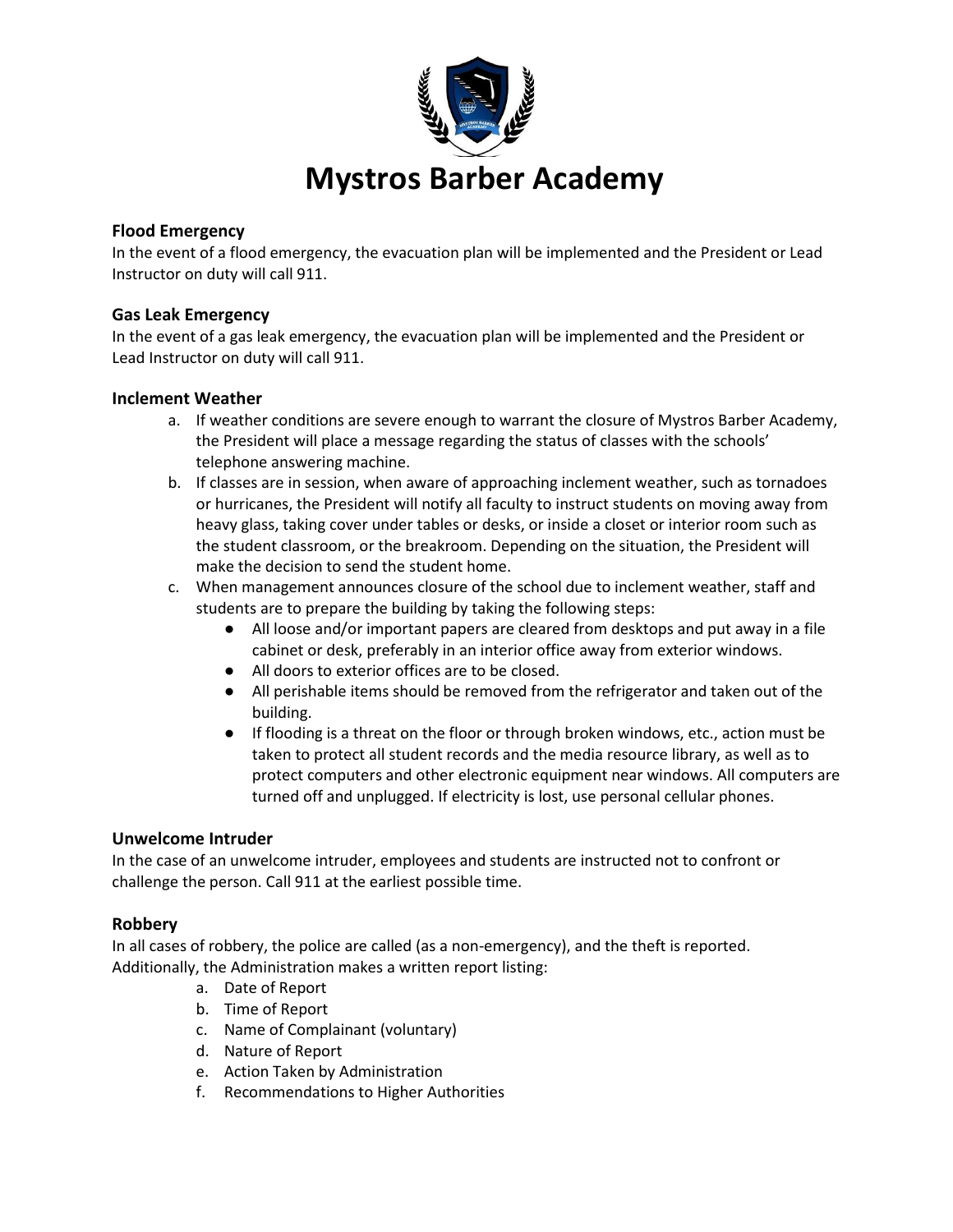

### **Physical Violence**

In all cases of physical violence on campus all participants are suspended from school immediately. In some cases, the police are called. Students and staff are to immediately leave the area, get an instructor or President, and call 911, if necessary.

#### **Weapons Policy**

If a student enters the school with any form of firearm or any instrument that may be construed as a weapon, the student will be asked to leave the premises immediately and will be suspended or terminated.

### **Lockdown Procedures:**

The lockdown process will only be initiated with the approval of the President or President. Lockdown is intended to limit access and hazards by controlling and managing staff and students in order to increase safety and reduce possible victimization. Lockdown Basics:

- REMAIN CALM
- If safe, check halls and clear them of students and staff.
- Lock all doors and barricade with furniture if necessary.
- Lock windows and close blinds.
- Do not unlock doors or allow anyone in or out until ordered to do so by proper authorities. Keep cell phone with you if possible. Faculty/Staff will be updated through their cell phones.

# **Accident or Injury Protocol**

#### **Minor Injuries**

The school has made provision to assist students in case of an emergency and/or accident or injury that occurs on campus. A first-aid kit is on site at the front desk at all times. First-Aid and the Heimlich maneuver posters are posted in the breakroom. Information is available and often discussed regarding health-related issues like carpal tunnel syndrome and/or related problems to ergonomics.

An accident or injury report must be prepared with the school's liability insurance carrier for the systematic reporting of accidents or injuries. The faculty and/or staff member most closely associated with the accident or injury will complete the report. This form will be filed with the President and copies will be given to the school's insurance carrier.

### **Written Procedure for Handling Minor Emergencies**

The school's written procedure for handling minor emergencies is to assist in treatment for minor cuts, bruises, or bumps that occur on campus. The first aid kit is available at the front desk for items such as bandages or burn cream. If further medical attention appears warranted, or is requested, or if at the discretion of the faculty and/or staff member and the student, medical attention will be deemed advisable, the student will be advised to seek attention from their regular physician.